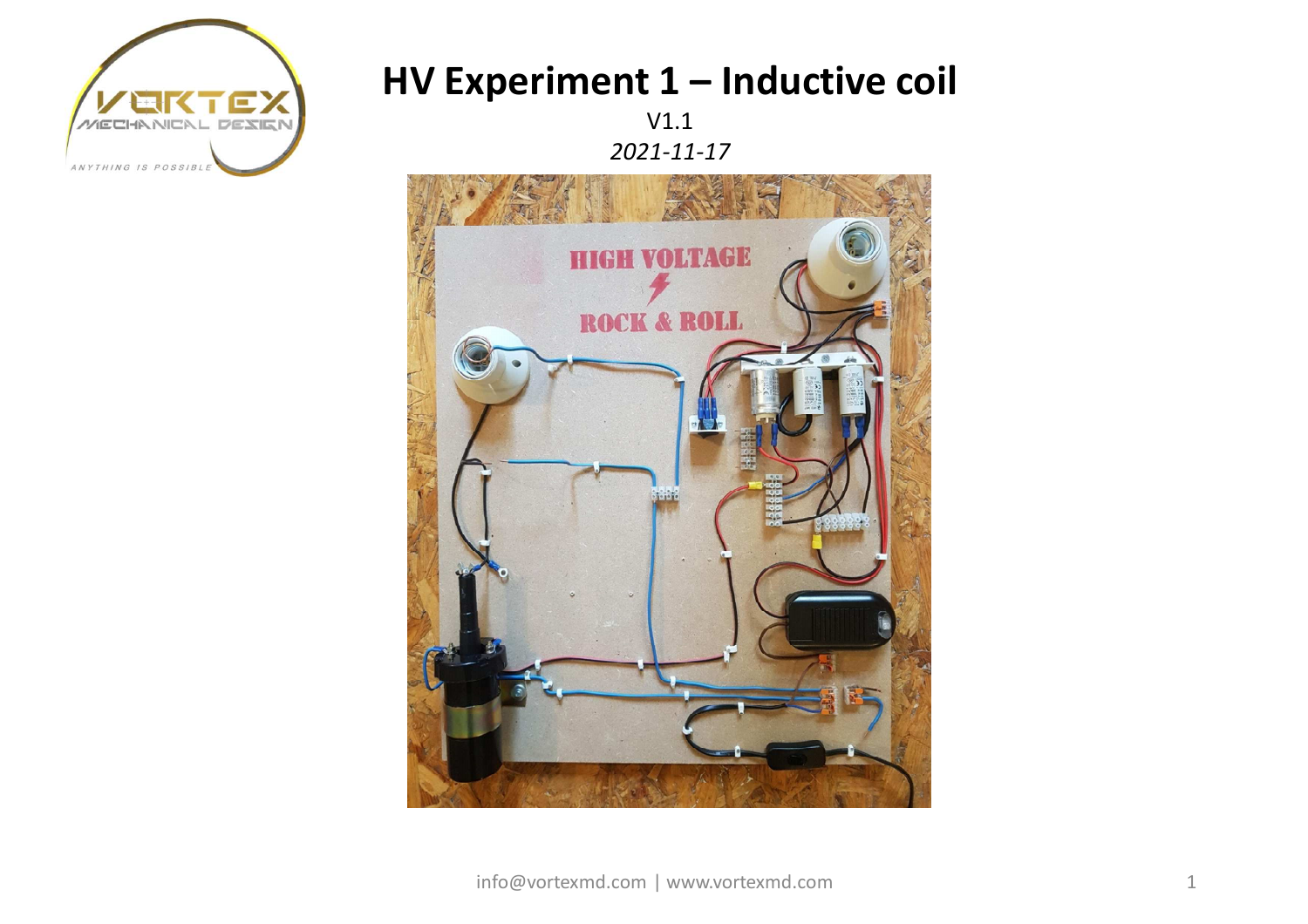

# **HV Experiment 1 – Inductive coil**

V<sub>1</sub>1 *2021-11-17*

# **Content:**

**-Schematics used in Tests-Dimmer positions**

**-Test 1: Lamp, dimmer**Introduction **Test 1.1: Dimmer low/mid/high** Lamp, CH2 before cap **Test 1.2: Dimmer low/mid/high** No Lamp, CH2 before cap**Test 1.3: Dimmer low/high** No Lamp, CH2 after capObservations & Conclusions

### **-Test 2: Dimmer, cap size**

Introduction

 **Test 2.1: Dimmer low/high, 4uF/1.5uF cap** No Lamp, CH2 before cap**Test 2.2: Dimmer low/high, 4uF/1.5uF cap** No Lamp, CH2 after capObservations & Conclusions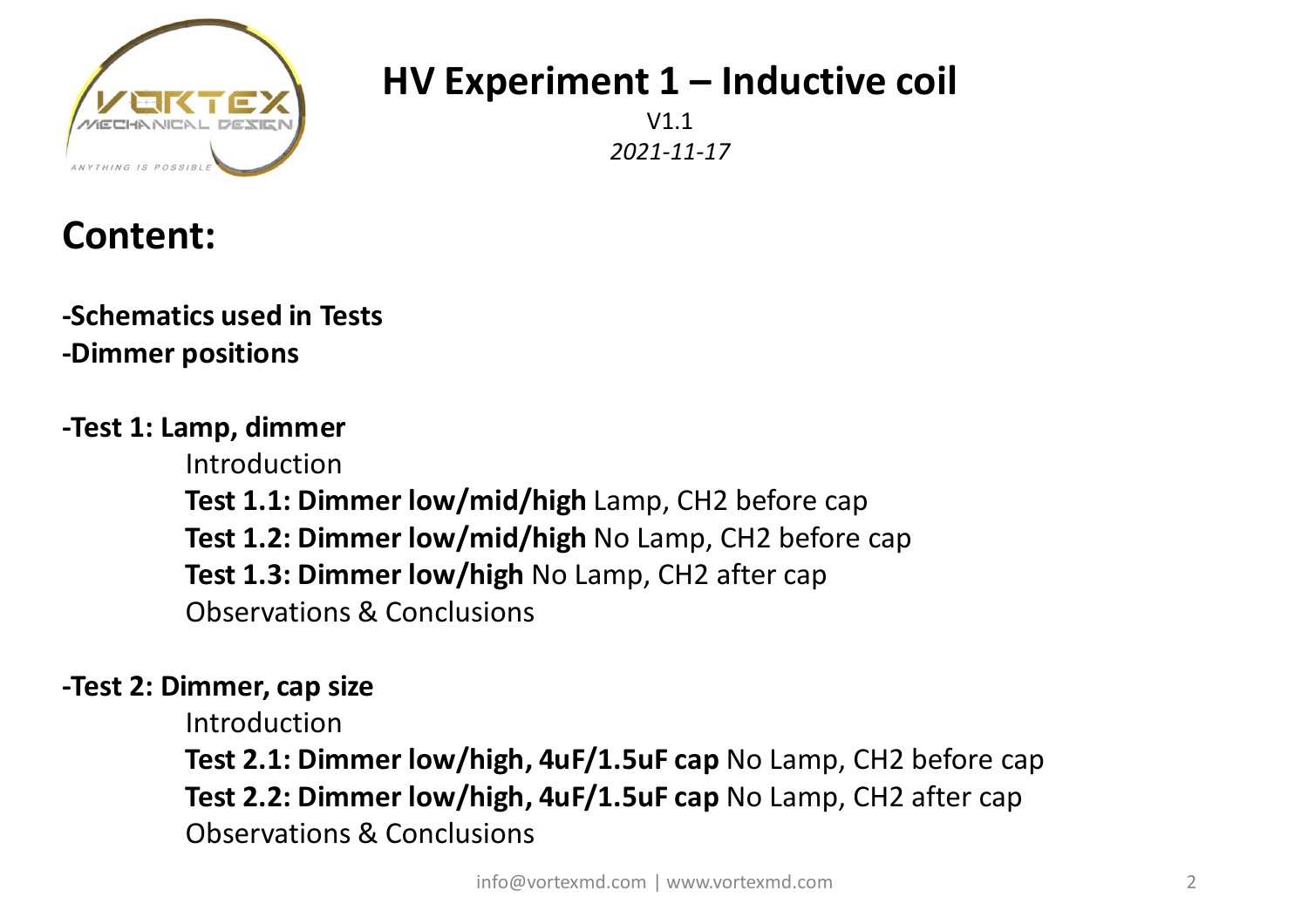

### **Schematics used in Tests**

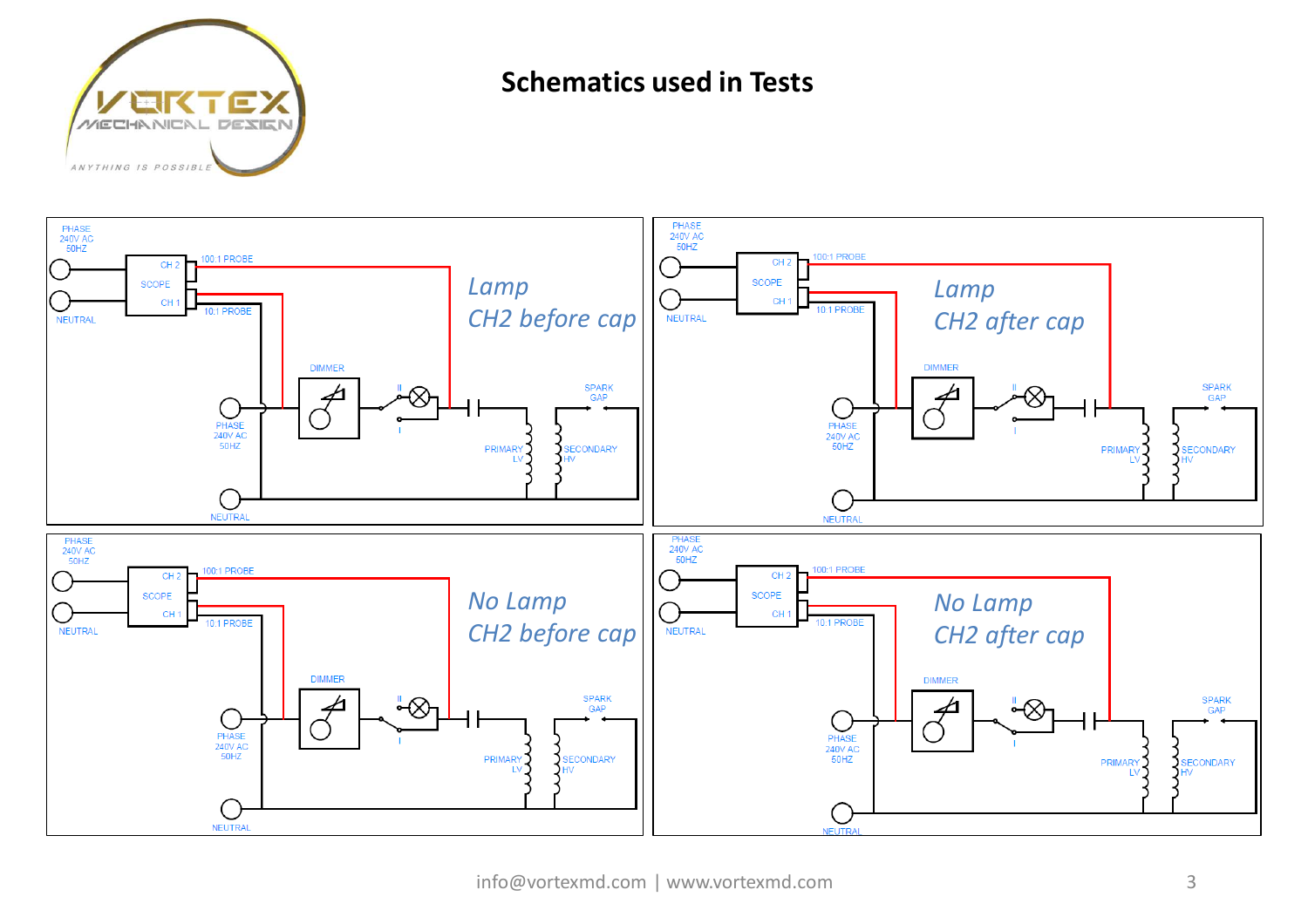

### **Dimmer positions**



"Dimmer position low" Meaning: the dimmer dims almost to its maxReference used in scope screenshots: "Low Dim"



"Dimmer position Middle" Meaning: the dimmer dims about half of its maxReference used in scope screenshots: "Mid Dim"



"Dimmer position High" Meaning: the dimmer barely dimsReference used in scope screenshots: "High Dim"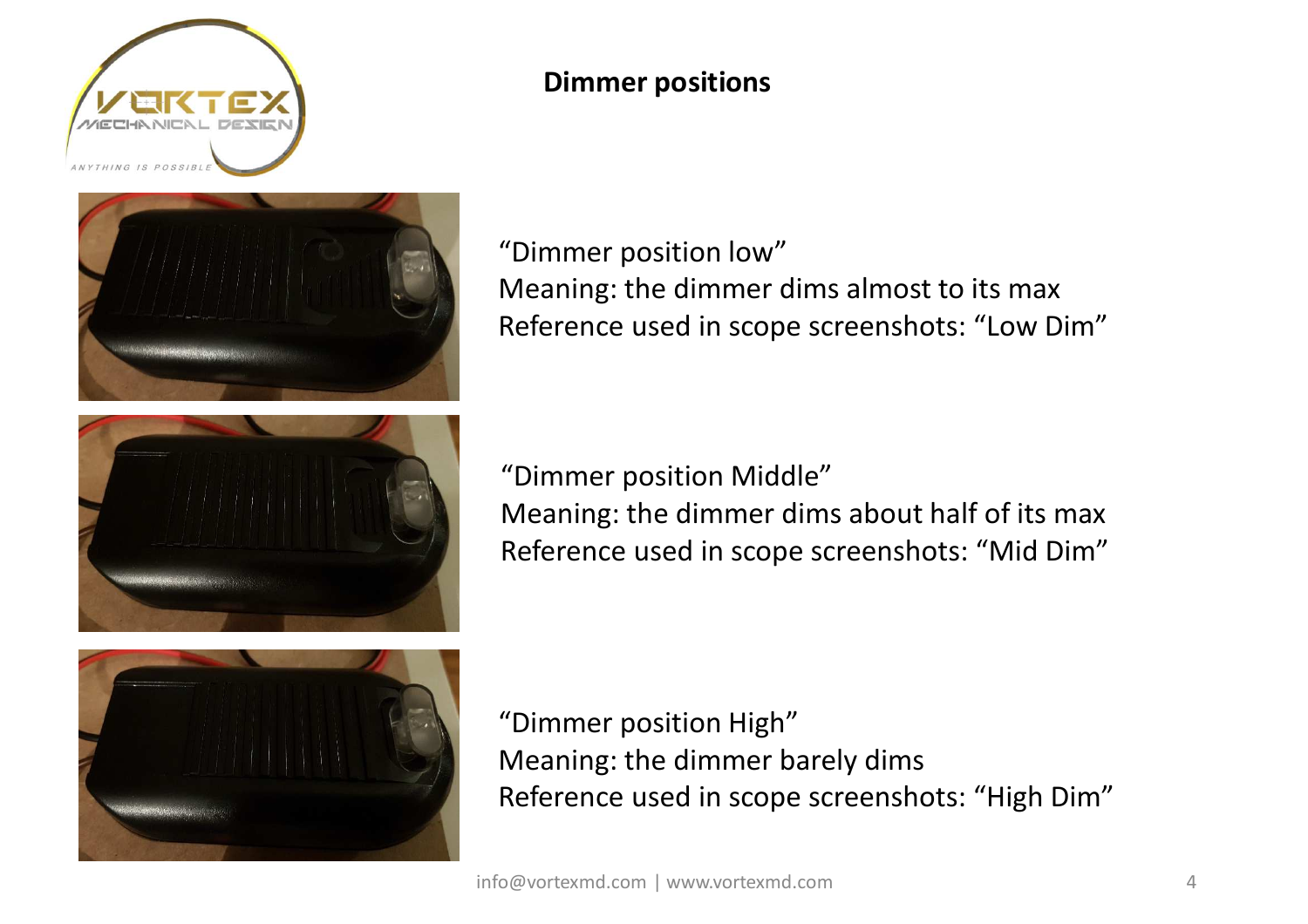

**Test 1: Lamp, dimmer**Introduction

### **Purpose**

 I want to learn about the behavior of the signals in the primary circuit and see which influence the following parameters have:

-Lamp (=not constantly sparking over spark gap), No Lamp (=constantly sparking over spark gap)

-Dimmer in low-/middle-/high position.

### **Note:**

When switching from measurements with lamp to measurements without lamp, the dimmer positions are approximates. E.g. the position of the dimmer "Dim low" with the lamp, is not 100% the same dimmer position as 'Dim low" without the lamp; It was just slided into more or less the same position by hand.

Dimmer: 0-500W floor dimmerhttps://www.gamma.nl/assortiment/handson-vloerdimmer-zwart-gloeilamp-halogeen/p/B122881Bobine: Golf IIIhttps://www.autodoc.nl/topran/2723256

Capacitor: 4uF, 500V AChttps://www.conrad.nl/p/hydra-mkp-500-mab-4uf-30x48-1-stuks-mkp-foliecondensator-radiaal-bedraad-4-f-500-vac-5-x-l-30-mm-x-48-mm-2354178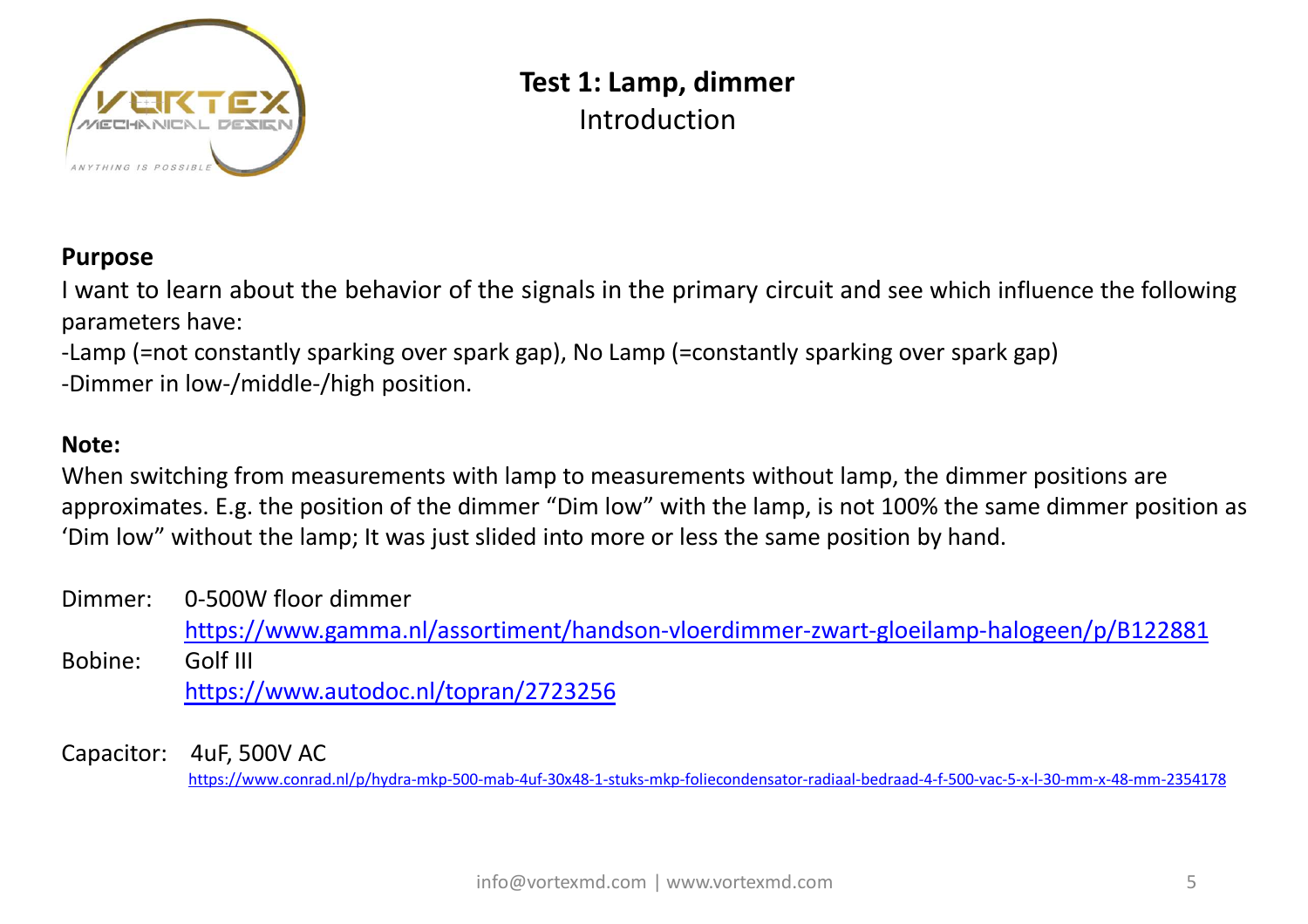

# **Test 1.1: Dimmer low/mid/high**

Oscilloscope screenshots – Lamp, CH2 before cap

# 2021-11-10 - 2 - Lamp, Low Dim, Before Cap, CH2 100V<br>RIGOL FD H 2.00ms 380Mals COODDOOD D 0.00000000ps



## 2021-11-10 - 4 - Lamp, Mid Dim, Before Cap, CH2 100V<br>RIGOL TD H 2.00ms 330Mas Exampled Suppose Processed D 0.00000000ps | T £ 0 0.



# 2021-11-10 - 6 - Lamp, High Dim, Before Cap, CH2 100V

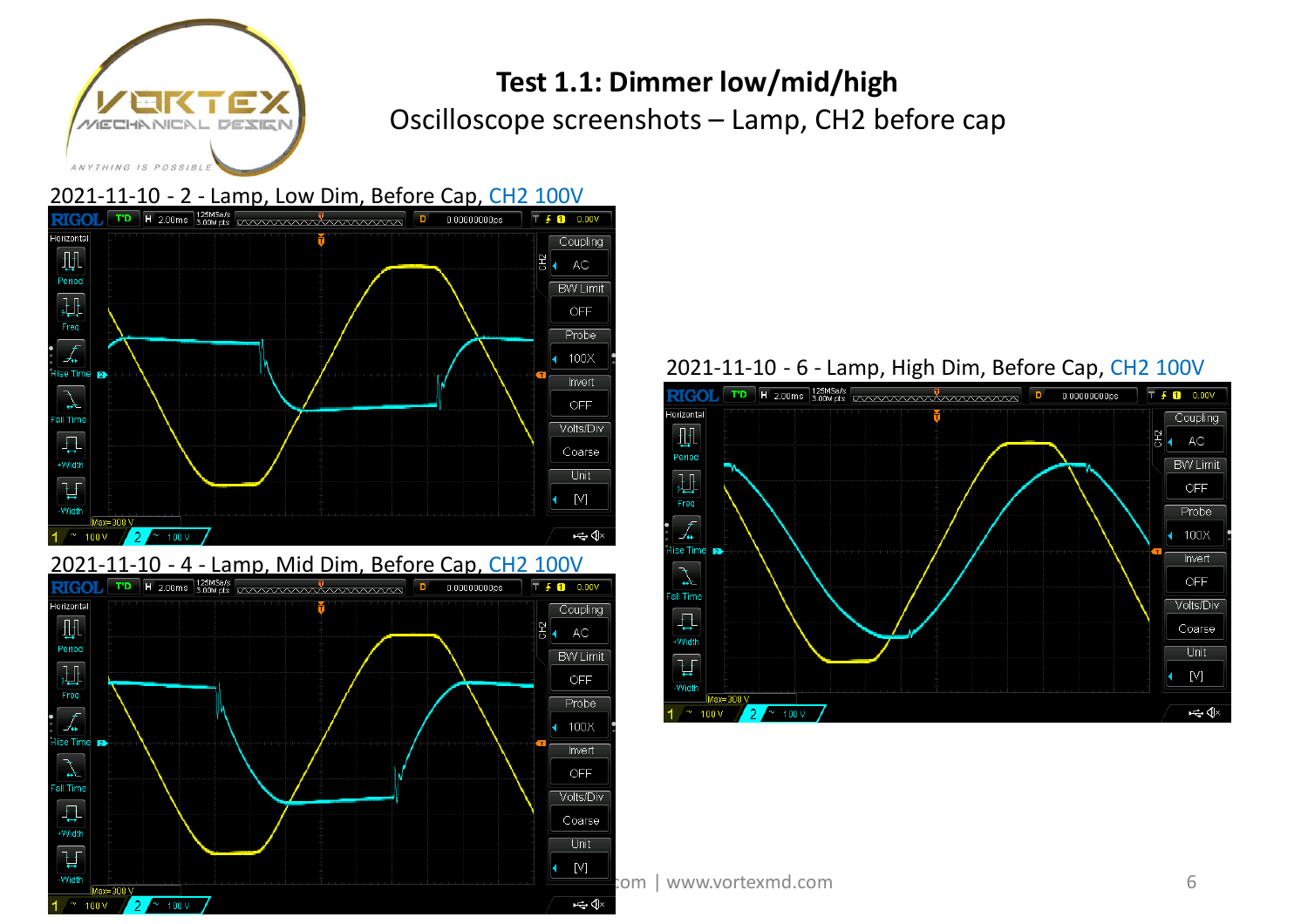

## **Test 1.2: Dimmer low/mid/high**

Oscilloscope screenshots – No Lamp, CH2 before cap





2021-11-10 - 13 - No Lamp, Mid Dim, Before Cap, CH2 500V





2021-11-10 - 20 - No Lamp, High Dim, Before Cap, CH2 200V<br>RIGOL TD H 5.00ms 300Msas Deconomination Control D 0.00000000ps

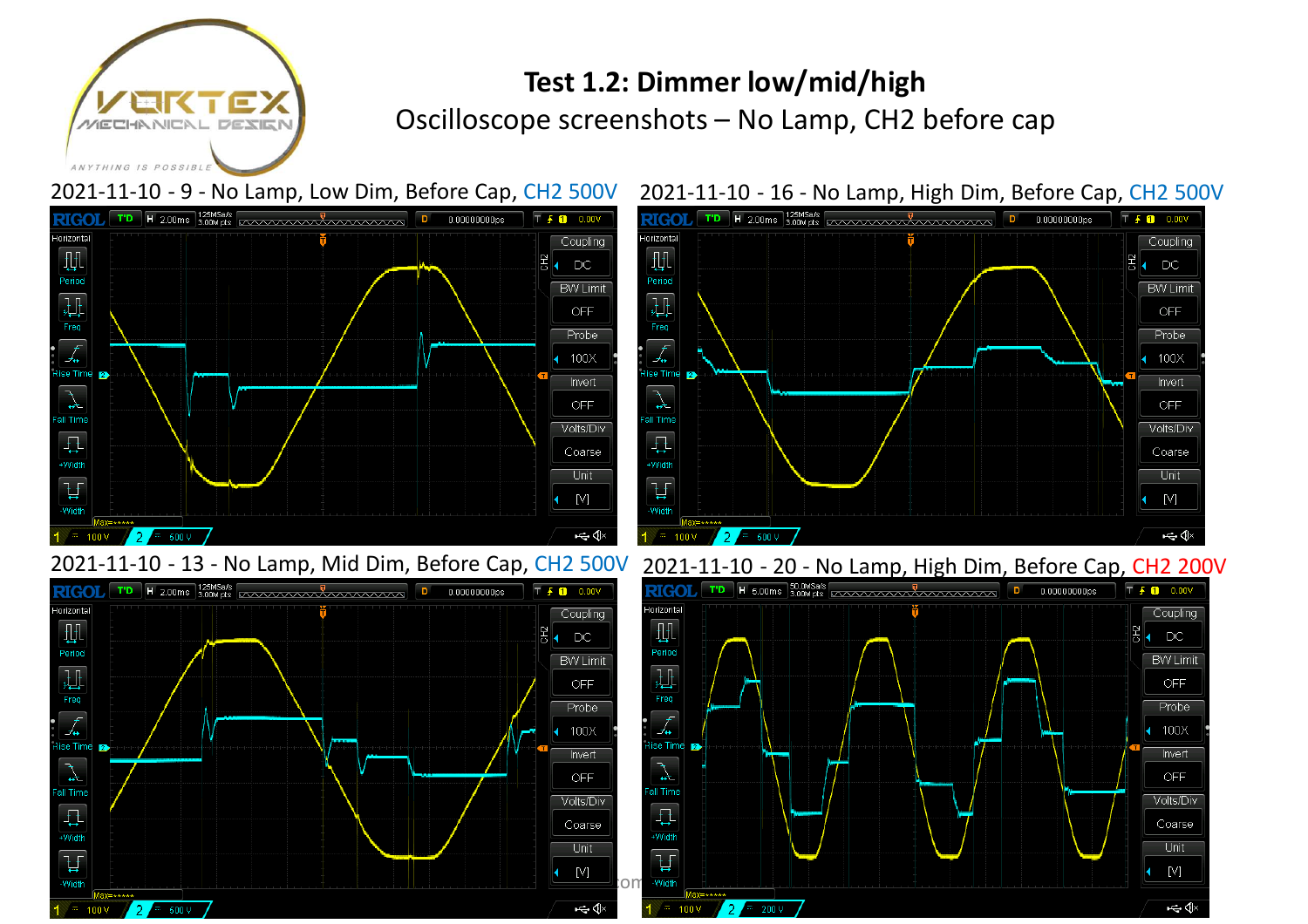# **Test 1.3: Dimmer low/high**Oscilloscope screenshots – No Lamp, CH2 after cap

 $2021-11-10 - 23 - \text{Lamp}$ , Low Dim, after Cap, CH2 20V

MECHANICAL DEXIEN

ANYTHING IS POSS



# 2021-11-10 - 27 - Lamp, High Dim, after Cap, CH 10V<br>RIGOL TO FLOOMS SOOMARS EXANGERATION AND PULSO ODDOODOODES THE



2021-11-10 - 23 - No Lamp, Low Dim, after Cap, CH2 100V



2021-11-10 - 23 - No Lamp, High Dim, after Cap, CH2 100V

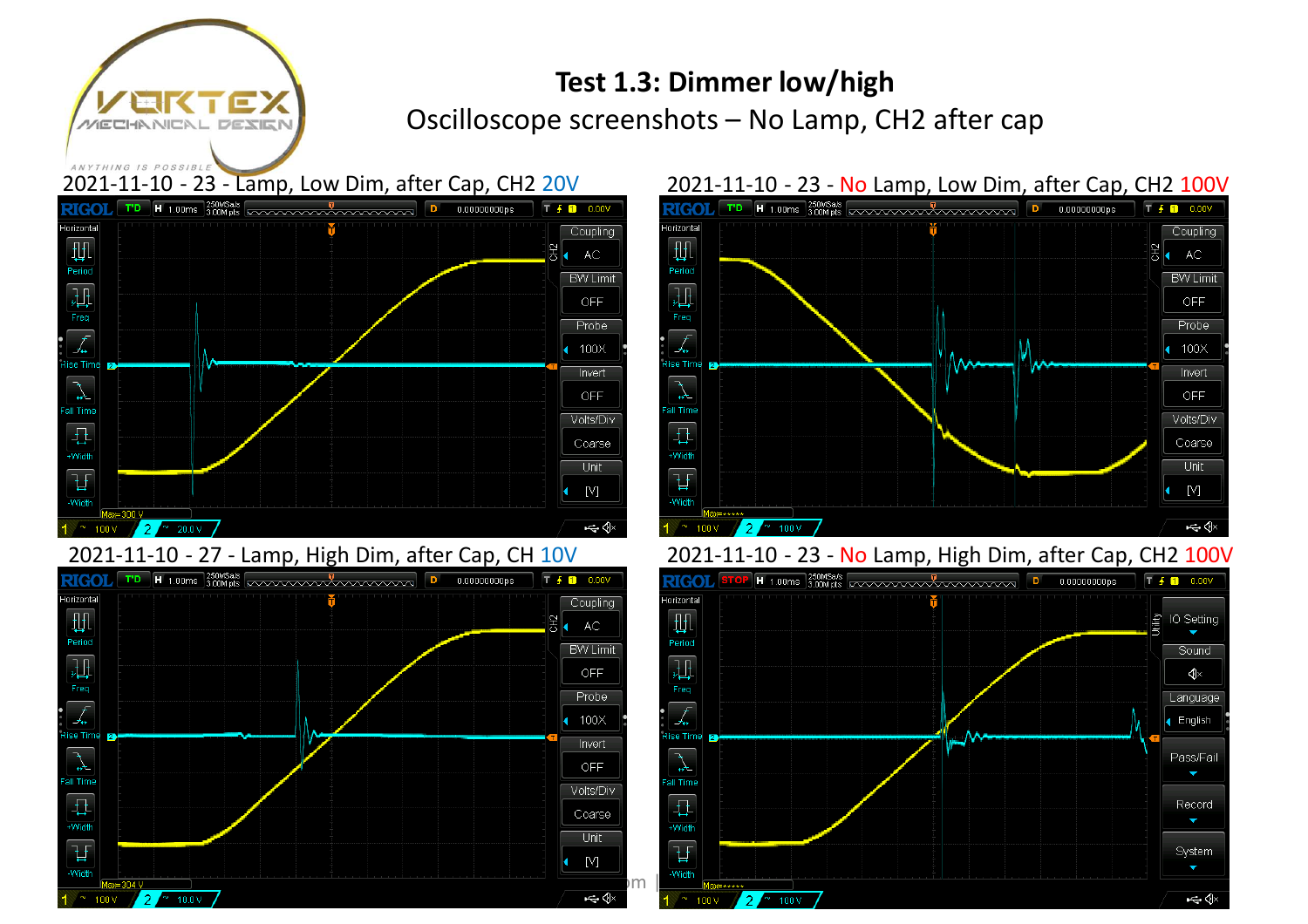

**Test 1: Lamp, dimmer**Observations & Conclusions

#### **Influence of dimmer on brightness lamp**

 I expected that the lamp would be the brightest with the dimmer in 'high' position and the dullest with the dimmer in 'low' position. However, the lamp was the brightest in the 'middle' position.

The cause for this might be that although the peaks of the signal to the lamp are higher with the dimmer in "high" position, the width of the signals are broader in the 'middle' position.

#### **Influence of lamp on the spark**

 When switching the circuit ON there a brief spark over the spark-gap. When the lamp was bypassed, the sparking was constant.

The cause for this is probably that with the lamp in place the 'cut-off' of the dimmer is not so sharp and high measured before the cap (but after the lamp), not causing a high enough voltage in the secondary coil to create a spark. With the lamp not in place, the "cut-off" of the dimmer is sharper and higher, causing higher spikes in the secondary coil, high enough to spark.

#### **Influence of dimmer on the spark**

 In the 'low' dimmer position the spark is loudest, lower in pitch and more smooth.In the 'high' dimmer position the spark is less loud, higher in pitch and a bit less smooth.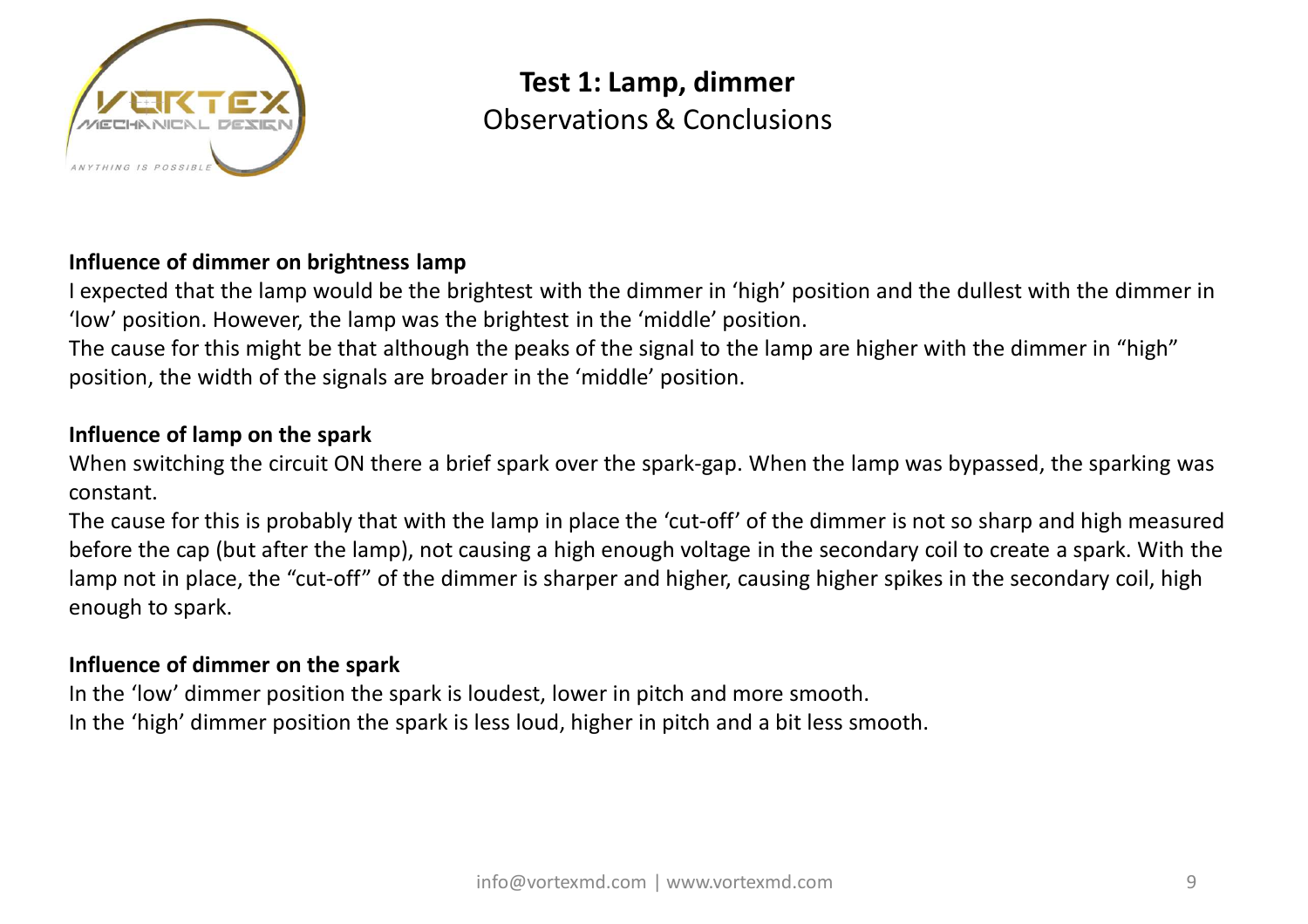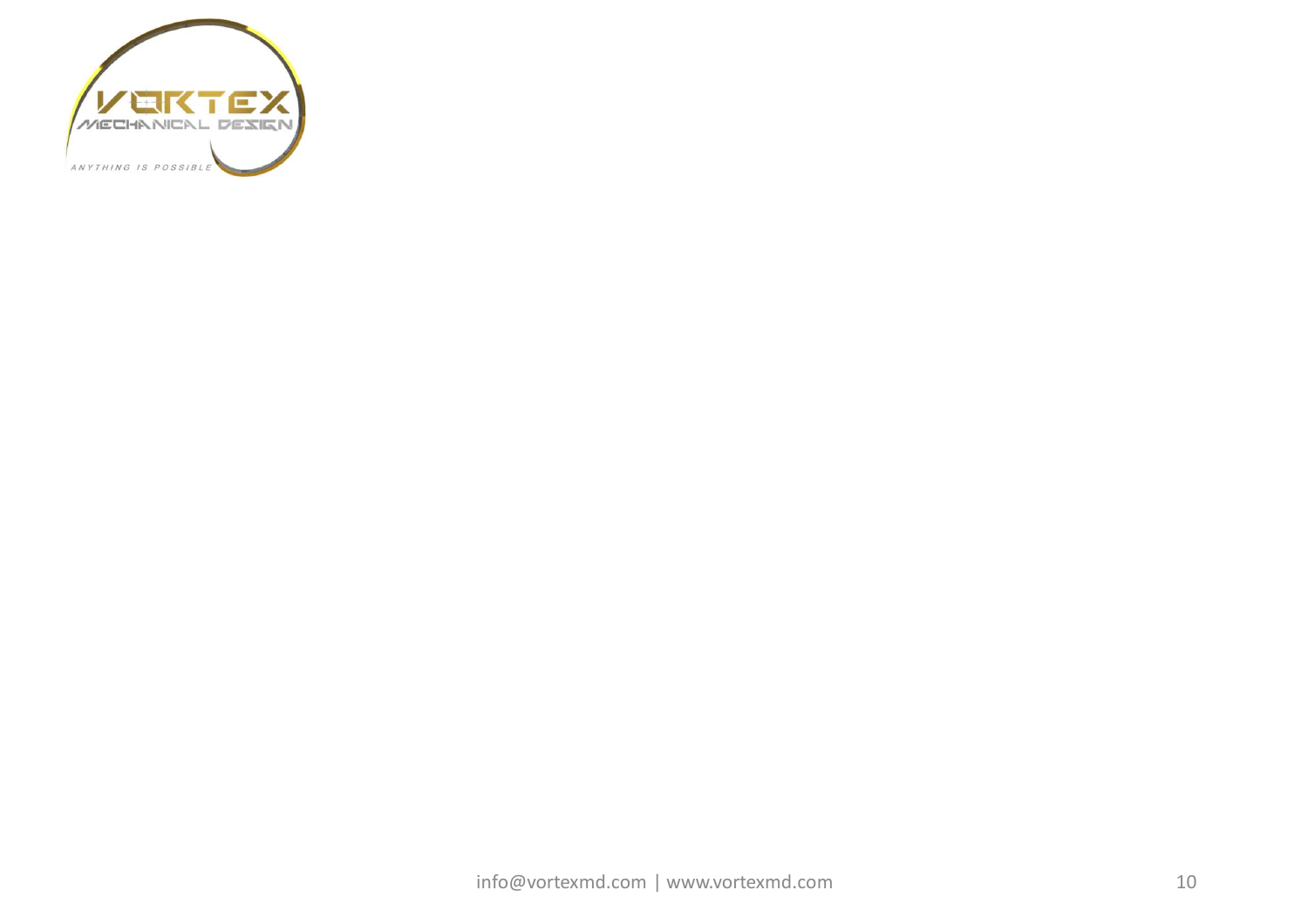

### **Test 2: Dimmer, cap size**Introduction

### **Purpose**

 I want to learn about the behavior of the signals in the primary circuit and see which influence the following parameters have:-Capacitor 1.5uF, 4uF-Dimmer in low-/high position.

### **Note:**

When switching between 1.5uF and 4uF the dimmer was in exactly the same position and the spark gap was the same distance. An exception to this were the measurements of 4uF indicated with an "\*". Here the dimmer was in a slightly higher (less dimming) position and the spark gap slightly bigger. The reason for this is that after the first two 4uF measurements with the dimmer in 'High dim" position, when switching to the first set of 1.5uF measurements with the same dimmer position, no sparking took place, but by closing the spark gap a bit and lowering the dimmer position just a bit it did spark.

Dimmer: 0-500W floor dimmer

https://www.gamma.nl/assortiment/handson-vloerdimmer-zwart-gloeilamp-halogeen/p/B122881

Bobine: Golf IIIhttps://www.autodoc.nl/topran/2723256

Capacitor: 1.5uF, 500V AC

info@vortexmd.com | www.vortexmd.comm and  $11$ https://www.conrad.nl/p/hydra-mkp-400-mab-15uf-25x48-1-stuks-mkp-foliecondensator-radiaal-bedraad-15-f-500-vac-5-x-l-25-mm-x-48-mm-23541914uF, 500V AChttps://www.conrad.nl/p/hydra-mkp-500-mab-4uf-30x48-1-stuks-mkp-foliecondensator-radiaal-bedraad-4-f-500-vac-5-x-l-30-mm-x-48-mm-2354178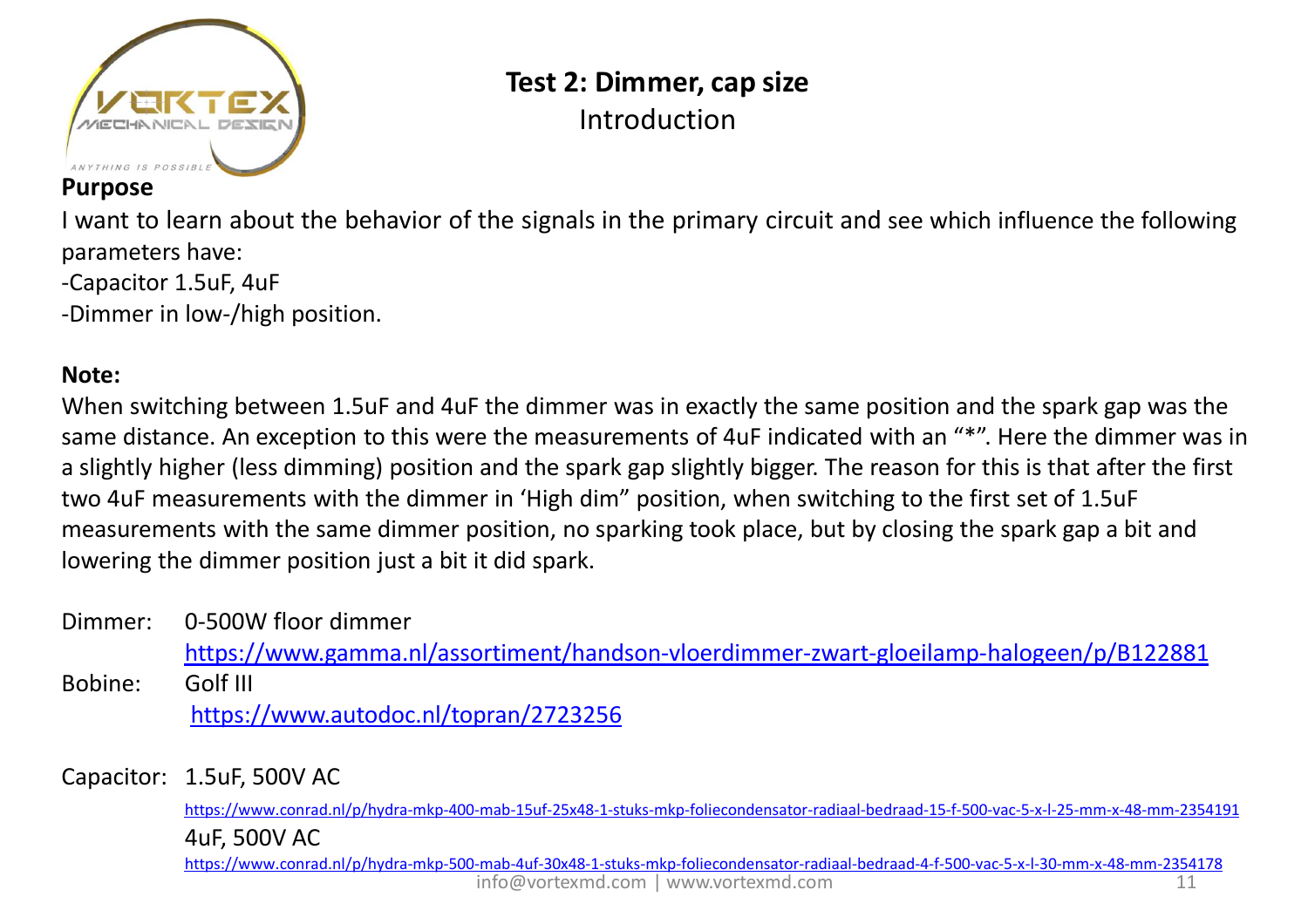

## **Test 2.1: Dimmer low/high, 4uF/1.5uF cap**Oscilloscope screenshots – No Lamp, CH2 before cap

 $*$ 2021-11-10 - 40 - 4uF - High dim - before cap - 2ms



# 2021-11-10 - 44 - 1.5uF - High dim - before cap - 2ms 100V



 $*$ 2021-11-10 - 47 - 4uF - Low dim - before cap - 2ms 100V<br>RIGOL STOP H 2.00ms 13800 als Examples and Records



2021-11-10 - 50 - 1.5uF - Low dim - before cap - 2ms 100V<br>RIGOL STOP H 2.00ms 130Ms/s COODOODOODOOD D - 0.00000000000 | F + 0 0.00V

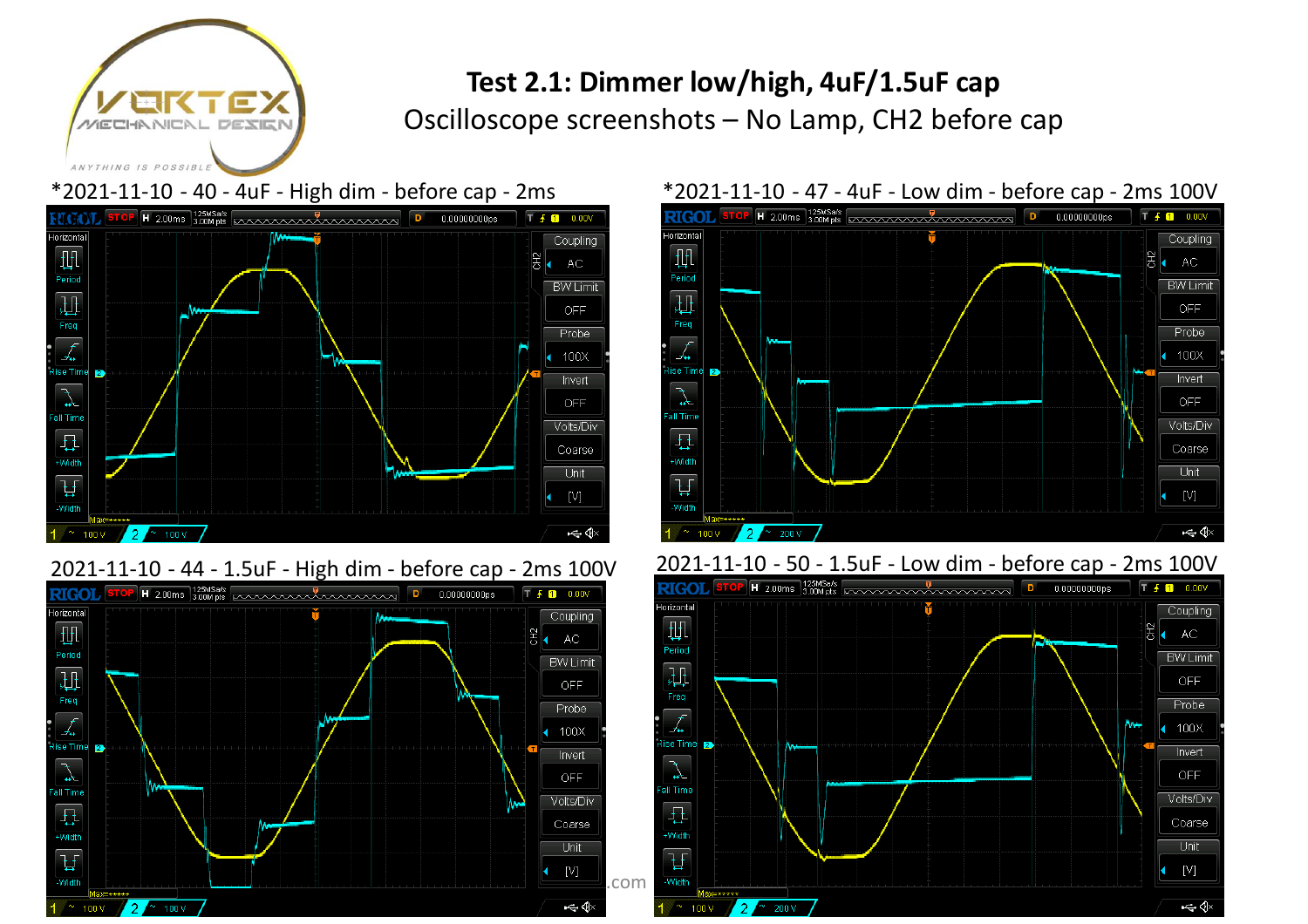

## **Test 2.2: Dimmer low/high, 4uF/1.5uF cap**Oscilloscope screenshots – No Lamp, CH2 after cap

2021-11-10 - 43 - 4uF - High dim - after cap - 2ms 100V<br>RIGOL STOP H 2.00ms 33000 ats Examples Andrew Medical Development of F 0 0.0



# 2021-11-10 - 46 - 1.5uF - High dim - after cap - 2ms 100V<br>RIGOL SLOP H 2.00ms 3200000 Expressions Contract December 1 F + 0 0.00V





## 2021-11-10 - 52 - 1.5uF - Low dim - after cap - 2ms 100V<br>RIGOL STOP H 2.00ms 330Msts Deconomic and the conditions of F f D 0.00

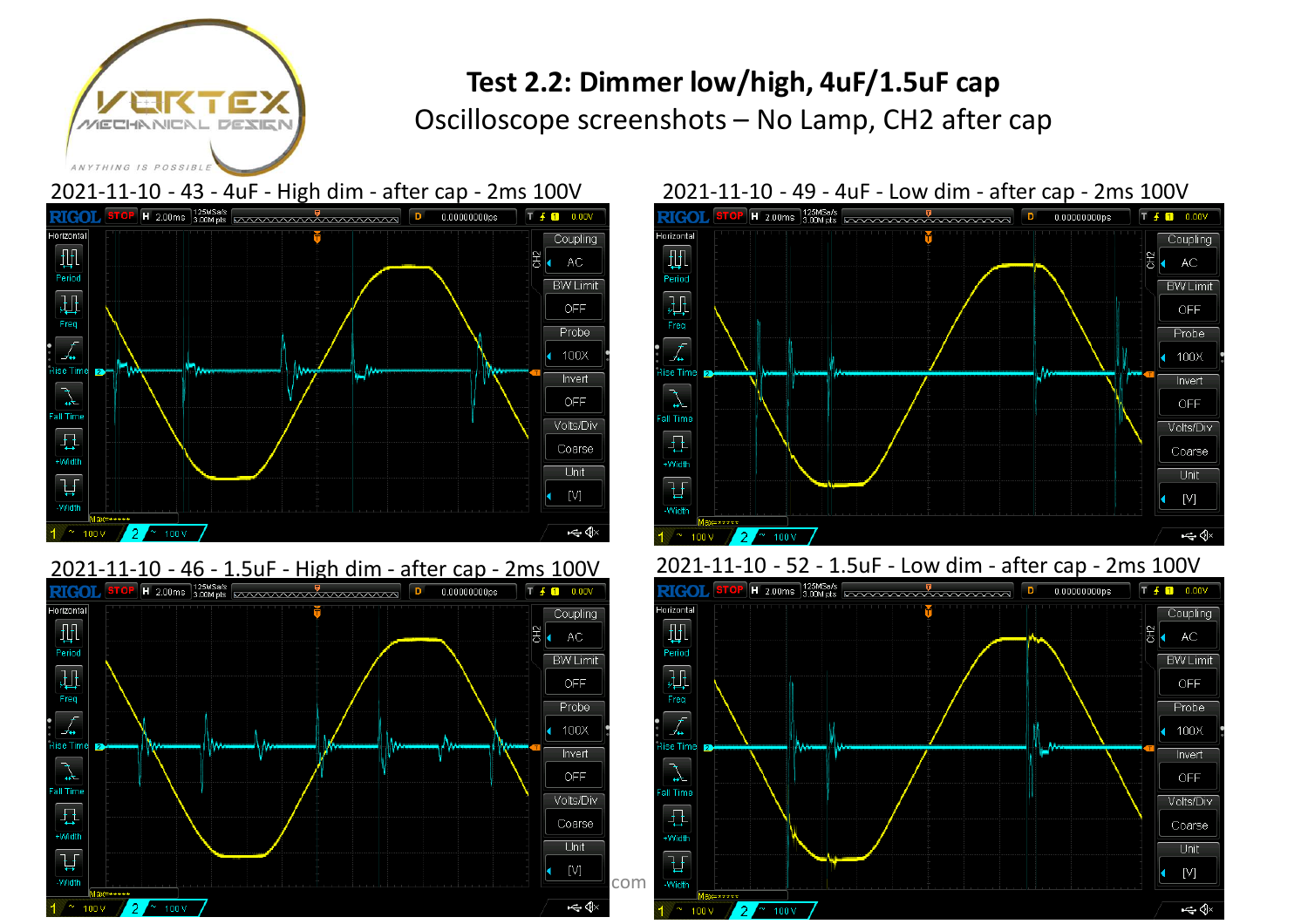

**Test 2: Dimmer, cap size**Observations & Conclusions

#### **Influence of 4uF vs 1.5uF Capacitor**

 The spark was a bit more 'aggressive' with the 4uF capacitor. Furthermore, after the oscilloscope measurements were done, I increased the spark gap till the circuit with the 1.5uF cap would not spark anymore. When connecting the 4uF cap, it still did sparked with the increased spark gap.